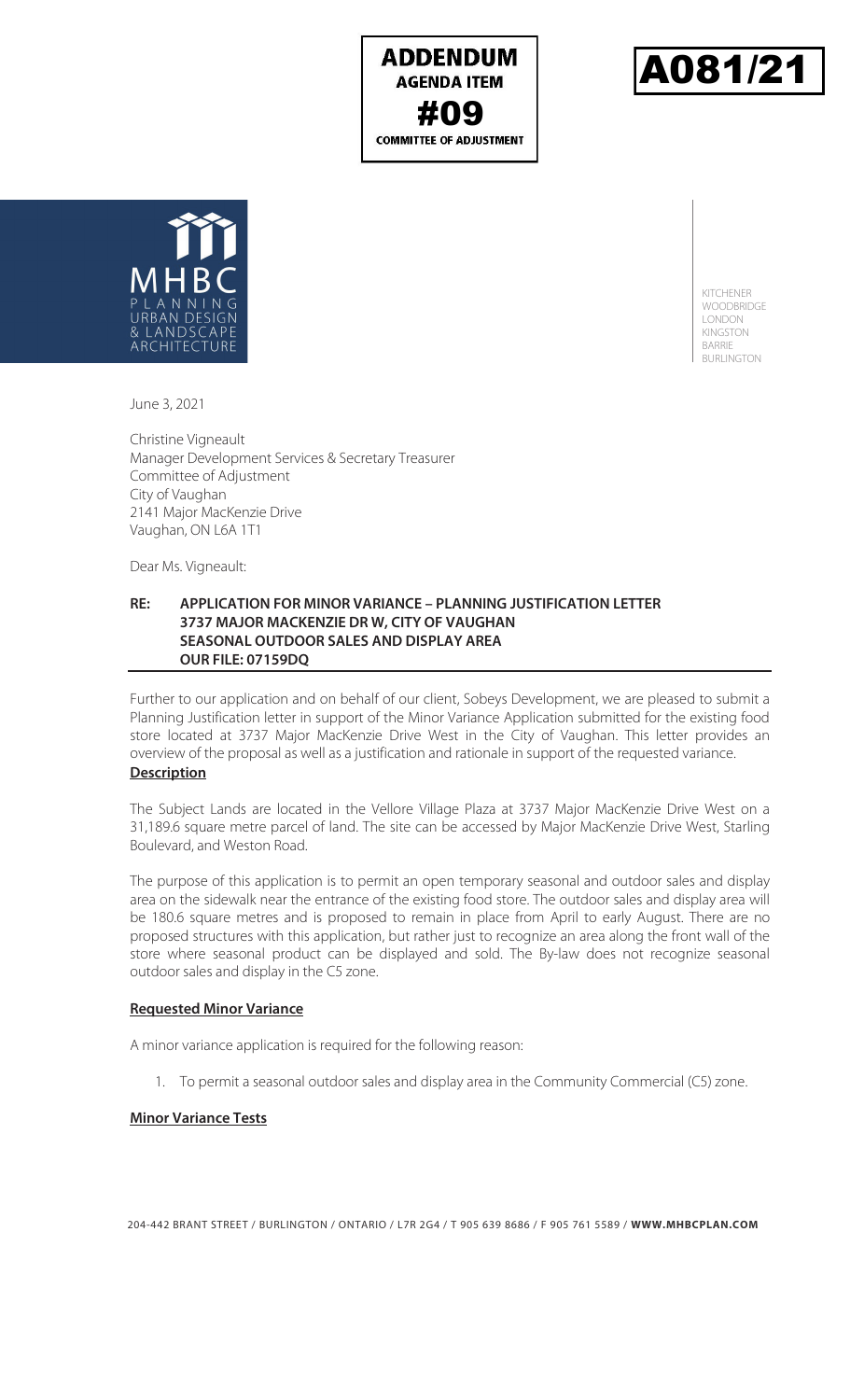Section 45(1) of the Planning Act identifies the four tests which must be satisfied in order for this application to be approved. The proposed variance must meet the four tests, as demonstrated in the analysis below.

## 1. The variance maintains the general intent and purpose of the Official Plan.

The Subject Lands are located in the 'Vellore Local Centre, Intensification Area' as per Schedule 1 – Urban Structure Map and are designated 'Mid-Rise Mixed-Use' as per Schedule 13 – Land Use Map in the City of Vaughan Official Plan.

The intent of this designation is to allow a mix of uses to be developed on the subject lands over time to meet daily needs in close proximity to where residents live or work. At the current time, the subject lands are a commercial centre. The Local Centres are intended to be pedestrian-oriented places. Allowing the limited outdoor sales and display helps create a more pedestrian focused area within the plaza by allowing limited goods to be displayed/purchased along the front apron of the existing store.

At the same time this area will maintain an adequate walkway to ensure pedestrian movements throughout the site. Local Centres are the preferred location for locally-delivered human and community services. The proposed minor variance would allow for an additional sales area to be utilized as an ancillary use to the food store for the sale of garden centre items including plants, flowers, vegetables, and soil. As such, it is out interpretation that the proposed outdoor seasonal sales and display area maintains the general intent and purpose of the Official Plan.

2. The variance maintains the general intent and purpose of the Zoning By-law.

The Subject Lands are zoned 'Community Commercial (C5)' under the City of Vaughan Zoning By-law 1-88. The Community Commercial zone permits the existing food store. The proposed temporary seasonal and outdoor sales and display area is a logical accessory use to a food store. Section 3.16 of the Zoning By-law recognizes accessory uses, subject to meeting minimum required yard and setback requirements of the main building and use. The proposed temporary outdoor sales and display area will be located along the existing walkway near the entrance of the existing food store and will not encroach into any required yards or setbacks. Further to this, a clear pedestrian access of 1.8 metres from the edge of the sidewalk is being maintained as to not impact walkability around the site.

Based on this, it is our interpretation that the proposed variance to permit seasonal and outdoor sales and display area maintains the general intent and purpose of the City of Vaughan Zoning By-law.

3. The requested variance is desirable for the appropriate development or use of the land.

The temporary seasonal and outdoor sales and display area is intended to function as an accessory use to the exiting food store and will be located along the front building wall within the shopping plaza. The temporary seasonal and outdoor sales and display area will have no negative impact on the uses in the surrounding area and are accessory to the main use of the site. This area will not be covered, but will allow spring/summer seasonal items to be displayed for sale outside for pedestrians visiting the plaza. Allowing minor outdoor display and sales in these centres helps to promote walkability and interest within the centre itself. Given the proposal would be accessory to the existing food store and will maintain a clear 1.8 metre pedestrian path in front of the store, we believe the proposed use is desirable for the appropriate use of the subject property.